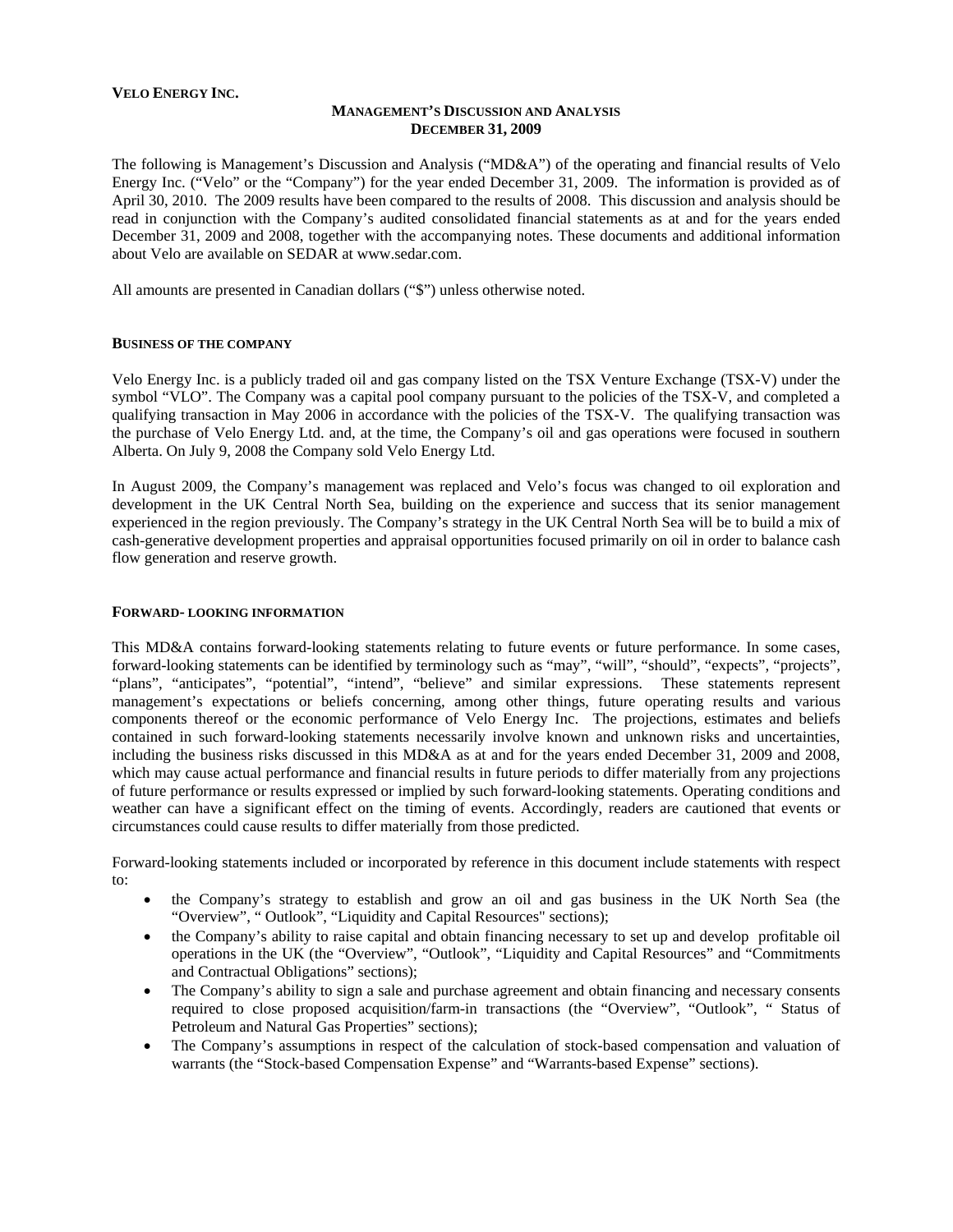The Company's actual results may differ materially from those anticipated in these forward-looking statements as a result of the following risk factors:

- General economic conditions in Canada, the United Kingdom and globally;
- Volatility and competition in the capital and debt market, which causes uncertainty in terms of adequate financing being available to the Company on acceptable terms;
- The uncertainty of realizing anticipated benefits from proposed acquisitions, including uncertainty regarding reserve estimates;
- Industry conditions, in particular volatility in oil prices, availability of drilling and production equipment, and changes in capital and operating costs;
- Risks inherent to subsea development and offshore operations, including but not limited to drilling hazards, environmental damage, health and safety, unexpected geological and technical problems, extreme weather conditions, insufficient storage and transportation capacity;
- Competition for drilling rigs, subsea equipment, professional services and skilled personnel;
- Governmental regulations in respect of the oil and gas industry, including environmental regulations, the corporate income tax regime, the consents and approvals necessary for offshore operations in the UK, and decommissioning liabilities;
- Fluctuations in foreign exchange and interest rates
- Risks associated with being a non-operator, including dependence on the operator's skills to keep costs and timetables within a budget and dependence on the operator's industry preferences, choices and priorities (which may not be in line with the Company's).

For the purpose of forward-looking statements included or incorporated by reference in this MD&A, the Company made assumptions regarding:

- General economic conditions and financial markets, including costs of raising capital and cost of debt;
- Availability of financing on acceptable terms;
- Availability of acquisition or farm-in prospects in offshore UK;
- The energy market and future oil prices;
- Availability of drilling, development and production equipment and respective professional services and skilled personnel;
- Current technology and future costs of equipment and operation for offshore oil production in UK;
- Governmental consents and environmental and tax laws;
- Future exchange rates and interest rates;
- Cooperation with partners and field operator.

The above summary of major risks and assumptions, related to forward-looking statements included or incorporated by reference in this MD&A has been provided for readers to gain a more complete perspective on Velo's future operation. However, readers should be cautioned that the above list of factors is not exhaustive and that this information may not be appropriate for other purposes. Forward-looking statements included or incorporated by reference in this MD&A are valid only as at the date of this MD&A, and the Company does not intend to update or revise these forward-looking statements except as required by applicable securities laws. The forward-looking statements contained in this MD&A are expressly qualified by this cautionary statement.

# **OVERVIEW \***

During the second half of 2009, new management of Velo worked mainly on:

- Potential acquisitions and farm-in agreements for oil and gas offshore properties located in the UK Central North Sea;
- Obtaining adequate financing to allow the Company to pursue appraisal and development projects in the UK;
- Setting up the Company's structure to allow effective operations in Canada and the UK;
- Dealing with regulatory authorities to define terms of participation in the UK Central North Sea.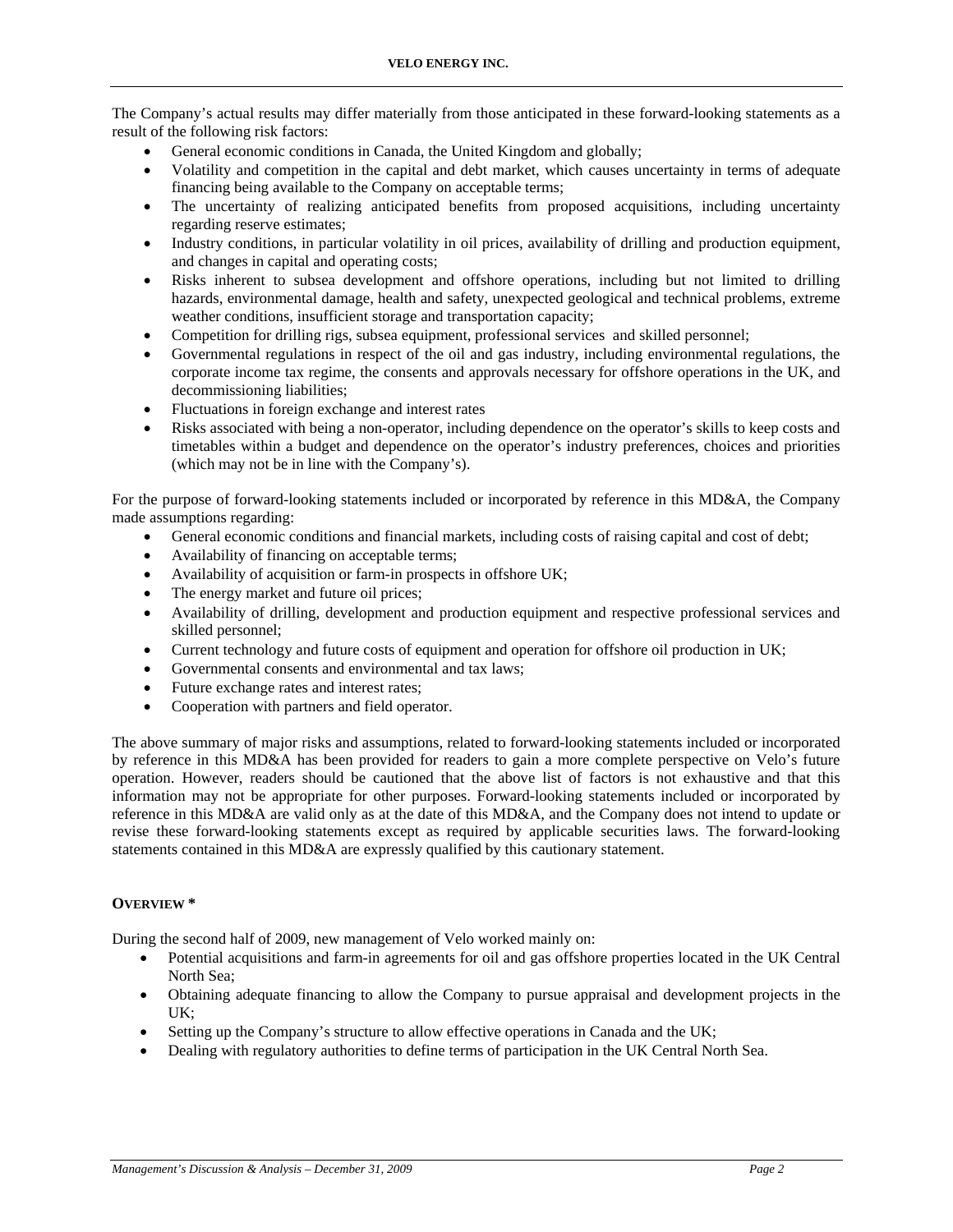On October 6, 2009, the Company signed a share purchase agreement to acquire 100% of the shares of North Sea Oil Ltd. ("NSO"), a private company incorporated in Alberta, Canada, and 100% of the shares of North Sea Oil Exploration Limited ("NSOE"), a private company incorporated in England and Wales, UK (discussed further in "purchase of NSO and NSOE" section and the notes accompanying the Company's audited financial statements as at and for the years ended December 31, 2009 and 2008). NSOE will be the Company's operating subsidiary for its UK oil & gas projects. NSO is structured as a service company that will provide geological, geophysical, engineering, financial and accounting services for the UK operations.

On September 29, 2009, NSOE signed a Sale and Purchase Agreement to acquire various interests in three oil and gas exploration and development properties located in the UK Central North Sea: Caledonia (100%), Sheryl (65%) and Catcher (50%).

On September 30, 2009, NSOE signed a letter of intent to acquire a 65.17% interest in Block 22/15 (referred to as Banks property).

On December 11, 2009, the Company signed a Bridge Loan agreement of \$2,000,000 with Endeavour Financial Corporation to finance the Company's current working capital needs. The loan is granted for a one year period, but the agreement provides for immediate repayment in the event the Company completes a financing.

On October 15, 2009, the Company filed a preliminary prospectus, and on December 15, 2009 a final prospectus was filed to obtain financing for its operations. At that time, the closing of this public offering was expected in January 2010 once regulatory requirements were met.

On January 6, 2010, the Company received a letter from the UK Department of Energy and Climate Change ("DECC") advising that DECC refused to consent to the proposed transfer of interest in Caledonia, Sheryl and Catcher licences in UK North Sea blocks. DECC advised that it had not formed a view on the Company's financial capacity but was not satisfied with several aspects of the Company, including its technical capacity and its corporate structure in relation to specific needs for operation in the UK offshore basin.

Under UK regulations, DECC must consent to any proposed transfers of interest in offshore licenses. Accordingly, the Company was unable to close the public offering under the prospectus issued in December 2009, and the abovementioned purchase agreement and letter of intent to acquire properties in the UK were terminated.

After a number of meetings and correspondence with DECC, on February 23, 2010, the Company received clarification from DECC that it will consider transfers of non-operating license interests in the UK North Sea to Velo. Accordingly, the Company restructured its business plan and reduced its team of professionals, as the status of non-operator generally requires fewer resources; non-operators are involved in all major decisions in respect of the particular field, however, their involvement and responsibilities for daily operations are limited.

The Company is currently in process of negotiating a new potential transaction to acquire/farm-in into a nonoperating interest in an oil and gas property in the UK North Sea that will comply with DECC requirements.

*\* This section contains forward-looking information. Please see the "Forward-looking Information" section (at the beginning of this document) for a discussion of risks and uncertainties relating to such information.*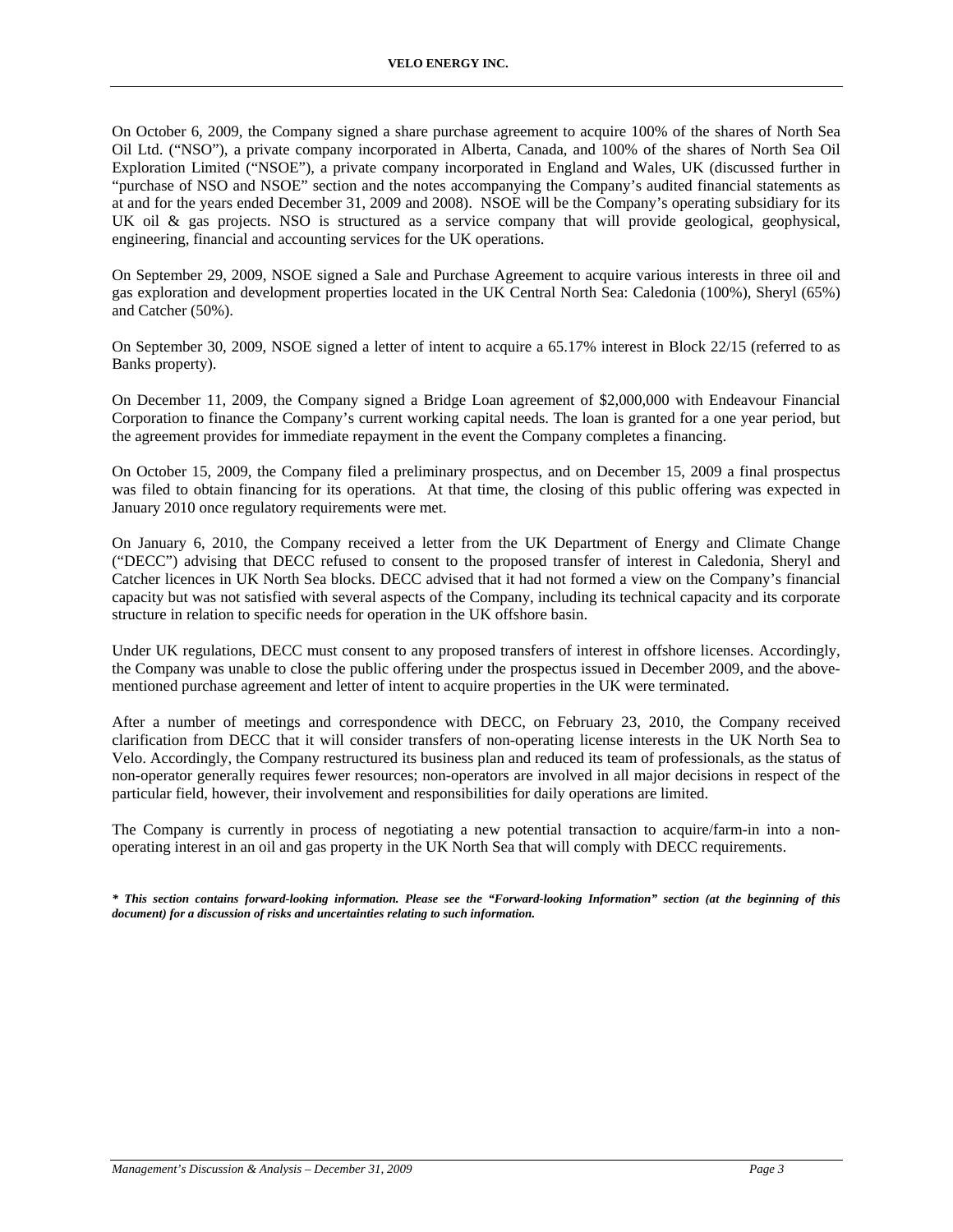### **FINANCIAL SUMMARY**

The Company's general and administrative costs increased during the year ended December 31, 2009, due to a change in management and an increase in activities. General and administrative costs amounted to \$2,419,604 for the year ended December 31, 2009 compared to \$113,732 for the same period in 2008. In addition, the Company recognised stock-based compensation of \$785,400 in the third quarter of 2009 (nil in 2008), as 5,610,000 stock options were granted to its directors, officers and consultants in the third quarter of 2009 (nil in 2008). As a result, the Company's net loss amounted to \$3,189,267 for the year ended December 31, 2009, compared to net income of \$846,834 for the respective period of 2008 (generated mainly due to a \$942,909 gain on the disposal of its subsidiary Velo Energy Ltd.). Cash used in operating activities amounted to \$2,390,662 for the year ended December 31, 2009, compared to \$96,075 for the respective period of 2008. Cash flow from financing activities amounted to \$2,000,000 for the year ended December 31, 2009, representing the Bridge Loan obtained from Endeavour, compared to \$1,430,166 for the same period of 2008 relating to proceeds from an issue of common shares.

### **OUTLOOK \***

The Company's current strategy is to establish and grow its oil and gas business in the UK North Sea by acquiring and/or farming into interest in unappraised and/or undeveloped assets and by participating in UK North Sea licensing rounds on a non-operator basis.

The Company's short-term operations will focus on:

- finalizing a Sales and Purchase Agreement in respect of acquisition/farm-in into a non-operating interest in an oil and gas property in the UK North Sea.
- preparing a new prospectus and obtaining adequate financing (via a public offering) to cover acquisition and development costs of the above mentioned property;
- evaluating other prospects and farm-in potentials in the central North Sea.

The Company currently anticipates incurring substantial expenditures for its capital investment plans and to meet contractual obligations as outlined in "Contractual Obligations". The Company's ability to undertake its capital investment and business plans is dependent on its ability to obtain additional financing.

*\* This section contains forward-looking information. Please see the "Forward-looking Information" section (at the beginning of this document) for a discussion of risks and uncertainties relating to such information.* 

### **FINANCIAL AND OPERATING HIGHLIGHTS**

### **Net Income and Cash Flows from Operating Activities**

The following table summarizes the Company's financial results for the years ended December 31, 2009, 2008 and 2007:

|                                   | 2009          | 2008       | 2007        |
|-----------------------------------|---------------|------------|-------------|
| General and administrative        |               |            |             |
| expenses                          | \$2,419,604   | \$113,732  | \$498,710   |
| Stock-based compensation          | 785,400       |            | 72,724      |
| Net income (loss)                 | (3,189,267)   | 846,834    | (6,801,561) |
| Per share income (loss)           | \$(0.05)      | \$0.02     | \$(0.23)    |
| Cash used in operating activities | \$(2,390,662) | \$(96,075) | \$(759,345) |
| Outstanding common shares         |               |            |             |
| at December 31                    | 66,608,888    | 65,608,888 | 29,618,334  |
| Weighted average - basic          | 65,608,888    | 44,836,085 | 29,618,344  |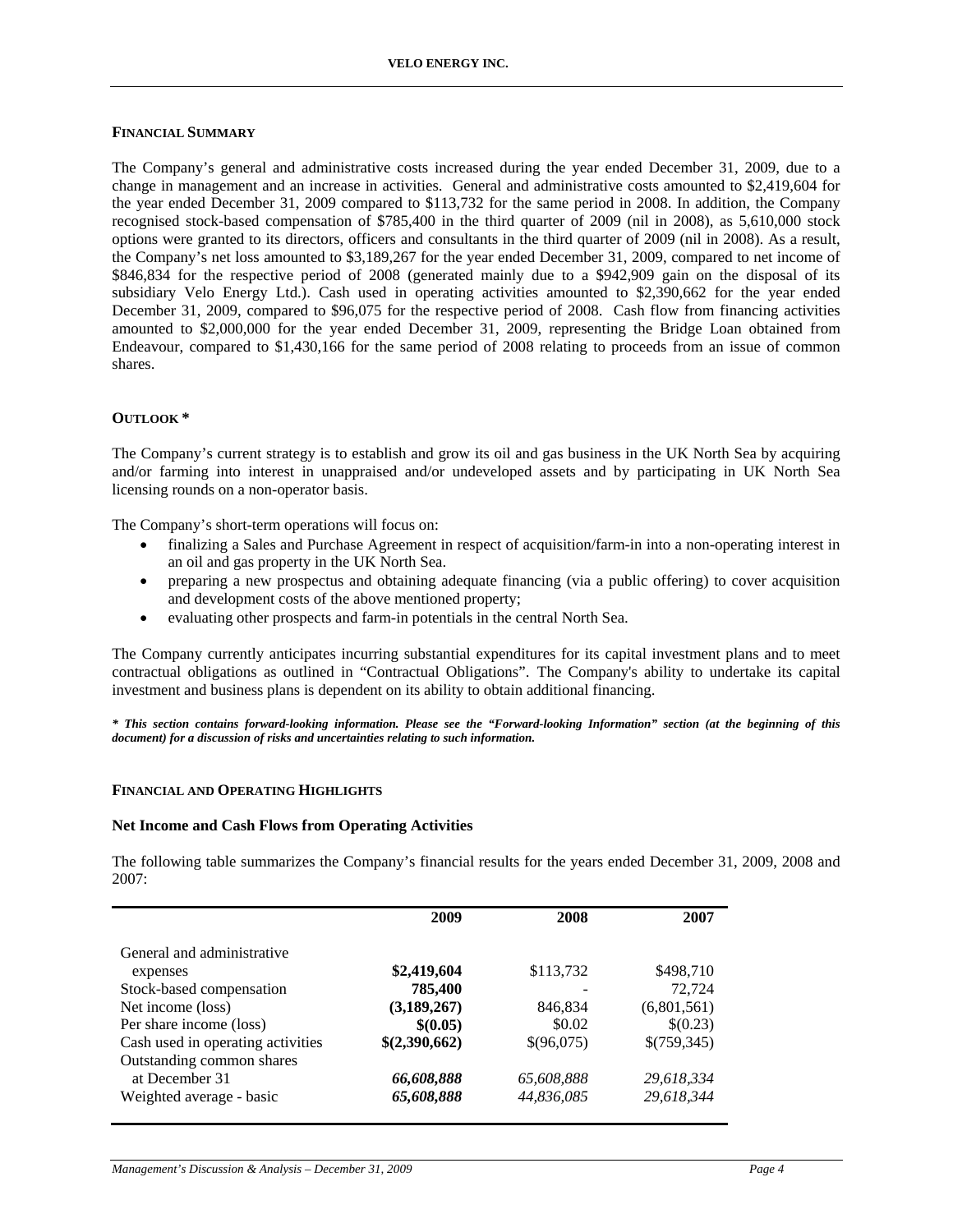# **Comparative Balance Sheet Items**

|                           | 2009          | 2008        | 2007          |
|---------------------------|---------------|-------------|---------------|
|                           |               |             |               |
| Cash and cash equivalents | \$1,408,528   | \$1,350,958 | \$83,258      |
| Current assets            | 1,790,857     | 1,357,083   | 525,738       |
| Current liabilities       | 3,702,849     | 198,277     | 2,093,224     |
| Share capital             | 8,062,924     | 7,462,924   | 5,583,466     |
| Shareholders' equity      | \$(1,771,541) | \$1,158,806 | \$(1,567,486) |
|                           |               |             |               |

The following table summarizes the Company's financial position as at December 31, 2009, 2008 and 2007:

# **ADDITIONAL DISCLOSURE FOR VENTURE ISSUERS WITHOUT SIGNIFICANT REVENUE**

The Company is a venture issuer that has not had significant revenue from operations in either of its last two financial years. In accordance with National Instrument 51-102, additional disclosure on material costs is presented below.

|                                  | 2009        | 2008      |
|----------------------------------|-------------|-----------|
| General and administrative:      |             |           |
| Consulting, management and       |             |           |
| external directors' fees         | \$1,101,497 | \$7,250   |
| Professional services            | 305,037     | 77,820    |
| Travel expenses                  | 234,930     |           |
| Office expenses                  | 352,333     |           |
| Financing costs                  | 360,808     |           |
| Other general and administrative | 64,999      | 28,662    |
| Total general and administrative | \$2,419,604 | \$113,732 |
| Capitalized exploration and      |             |           |
| development costs                | \$0         |           |
|                                  |             |           |

### **GENERAL AND ADMINISTRATIVE EXPENSES**

General and administrative expenses amounted to \$2,419,604 for the year ended December 31, 2009 as compared to \$113,732 for the respective period of 2008. The increase in expenditures reflects the increase in the Company's team and its activity in 2009.

# **INTEREST AND INDEMNITY PAYABLE**

In December 2006, the issued flow though shares but failed to renounce adequate qualifying expenditures. In July, 2008 the Company extinguished \$449,292 of indemnity claims by issuing common shares of the Company at \$0.075 per share, resulting in 5,990,554 shares being issued. This failure resulted in indemnity payable of \$452,133.

The Company was also assessed \$164,944 in Part XII.6 tax by the Canada Revenue Agency. The Part XII.6 tax was paid on August 11, 2009.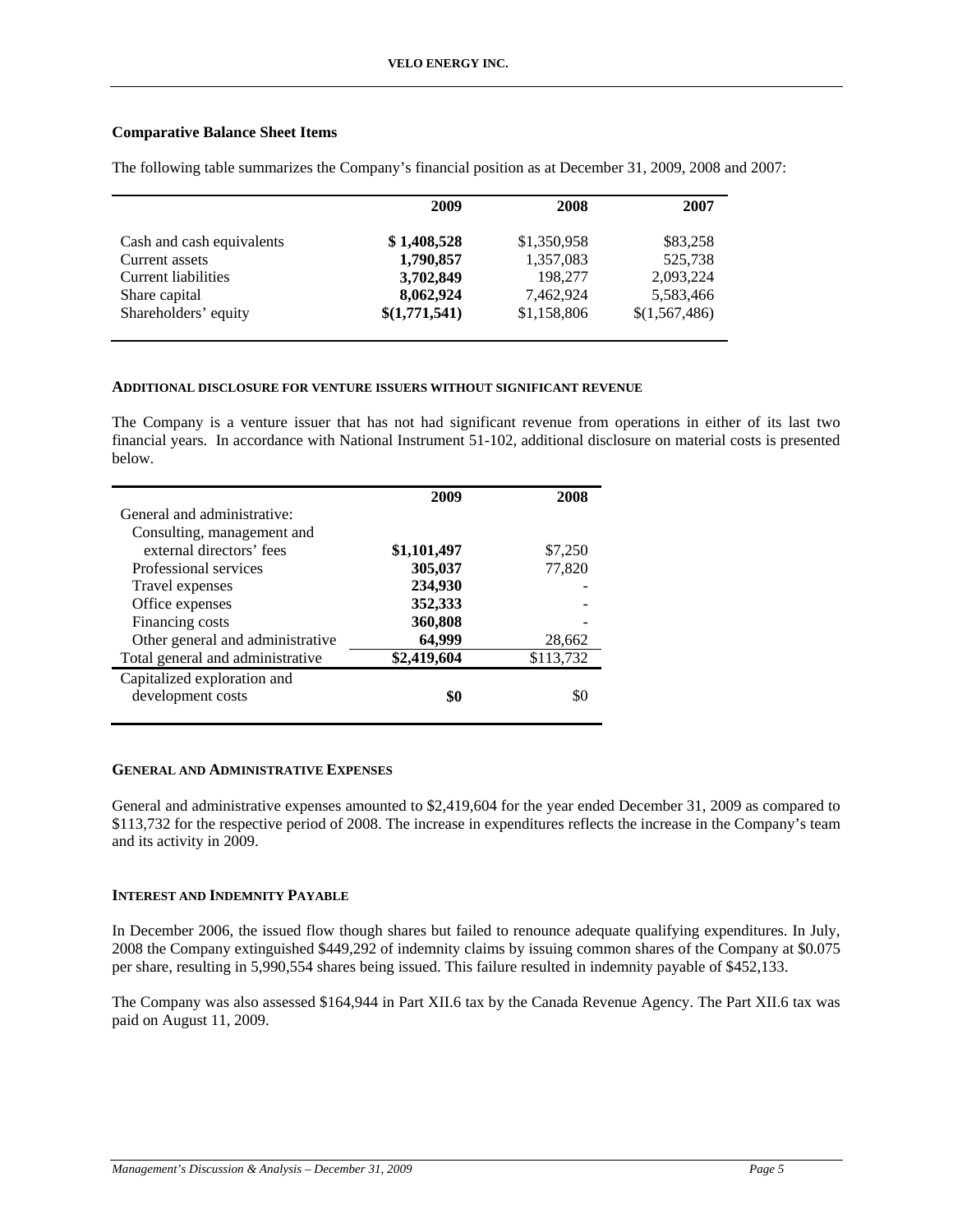### **STOCK-BASED COMPENSATION EXPENSE \***

The Company has a stock option plan where the number of common shares reserved under the plan shall not exceed 10% of the issued and outstanding common shares and the number reserved for any one individual may not exceed 5% of the issued and outstanding shares. Exercise prices for stock options granted are determined by the closing market price on the day before the date of grant.

On August 7, 2009, the Company granted 5,610,000 stock options to its officers, directors and consultants to acquire common shares at an exercise price of \$0.20. The stock options vest immediately and expire in 5 years.

Stock-based compensation expense of \$785,400 for the stock options granted was recognized for the year ended December 31, 2009. The fair value of each option granted is estimated on the date of grant using the Black-Scholes option pricing model (the assumptions used for the model are discussed in the notes accompanying the Company's audited consolidated financial statements as at and for the year ended December 31, 2009).

Stock compensation expense was \$Nil for the year ended December 31, 2008.

*\* This section contains forward-looking information. Please see the "Forward-looking Information" section (at the beginning of this document) for a discussion of risks and uncertainties relating to such information.* 

# **WARRANTS- BASED EXPENSE \***

In December 2009, the Company granted the following share purchase warrants, each warrant giving the right to acquire one common share of Velo:

- 1,200,000 warrants at an exercise price of \$0.50 per share for a period of one year were granted to Endeavour Financial Corporation ("Endeavour") further to a Bridge Loan agreement (as described in the "Bridge Loan" section)
- 500,000 warrants at an exercise price of \$0.50 per share for a period of one year were granted to Endeavour Financial International Corporation ("Endeavour International") further to a financial advisory service agreement (as described in the "Commitments and Contractual Obligations" section)

The fair value allocated to the above-mentioned warrants issued in 2009 amounted to \$306,000 and was calculated based on an estimation of the fair value of each warrant on the grant date using a Black-Scholes pricing model (the assumptions used for the model are discussed in the notes accompanying the Company's audited consolidated financial statements as at and for the year ended December 31, 2009)

The fair value of the warrants issued in respect of the Bridge Loan of \$216,000 was recognized as deferred financing charges and is amortized over the one-year term of the Bridge Loan using the effective interest rate method. The respective amortisation charge for 2009 amounted to \$9,000.

The fair value of the warrants issued in respect of the financial advisory service agreement of \$90,000 was recognized as a prepaid expense for financial services and is amortized over an 18-month period, representing the minimum term of the financial advisory service agreement. The respective amortisation charge for 2009 amounted to \$2,500.

*\* This section contains forward-looking information. Please see the "Forward-looking Information" section (at the beginning of this document) for a discussion of risks and uncertainties relating to such information.*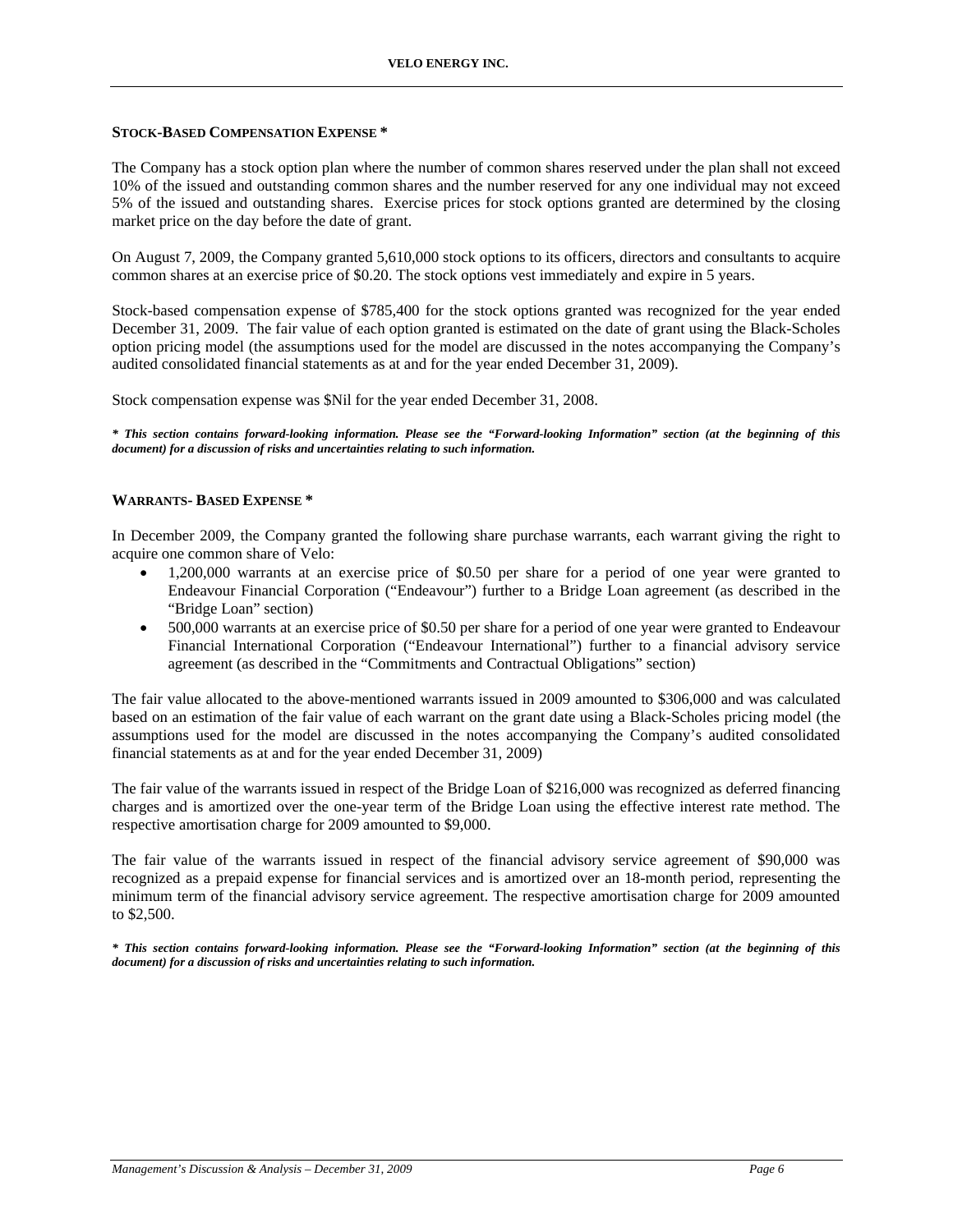### **PURCHASE OF NSO AND NSOE**

On October 6, 2009, the Company signed a share purchase agreement to acquire 100% of the outstanding common shares of each of NSO and NSOE in a non-arms length transaction for a purchase price of \$600,000, payable by the issue of 1,000,000 common shares of Velo at a market price of \$0.60 per share. The senior management team of Velo were either registered or beneficial shareholders of NSO and NSOE prior to the acquisition.

At the time of acquisition, NSOE had a Sale and Purchase Agreement signed to acquire various interests in three oil and gas exploration and development properties located in the UK Central North Sea, however, both NSOE and Velo did not have financing available to close this transaction. Accordingly, the purchase of NSO and NSOE by Velo was approved by the TSX Venture Exchange on the condition that the 1,000,000 shares issued are placed in escrow until the Company closes a financing and completes the UK North Sea acquisition. If these transactions are not completed then the shares of NSO and NSOE will be conveyed back to the vendors and the 1,000,000 common shares of Velo will be cancelled. The TSX-V conditional approval is valid until June 30, 2010. On December 7, 2009 the Company issued 1,000,000 common shares as consideration for the above transaction and these shares are held in escrow at December 31, 2009.

### **STATUS OF PETROLEUM AND NATURAL GAS PROPERTIES**

### *Canada*

In July, 2008, Velo Energy Ltd. was sold to Daran Energy Services Corp., a private company in Alberta, for a nominal consideration. The sale included the shares of Velo Energy Ltd. and the debt owing from Velo Energy Ltd. to the Company. The Blueberry, Pica and Woking wells were properties owned by Velo Energy Ltd. As such, the rights to these properties, along with their respective abandonment costs are no longer a part of the Company.

In July 2008, Velo entered into a confidential joint venture and participation agreement (the "Agreement") with a private Alberta company, to jointly participate in a drilling, completion, seismic, recompletion of wells located on certain lands in Southern Alberta. The Company had the option to commit up to a maximum of \$1,000,000 to be expended by the end of 2009 on qualifying Canadian Exploration Expenses or Canadian Development Expenses. Generally, Velo would pay 100% of costs to earn 50% of the private company's working interest in each well. With the change in the Company's focus and in consideration of current commodity prices, the Company does not intend to incur any expenditures under this agreement.

# *UK North Sea\**

The Company is currently in process of negotiating a new potential transaction to acquire/farm-in into a nonoperating interest in an oil and gas property in the UK North Sea.

*\* This section contains forward-looking information. Please see the "Forward-looking Information" section (at the beginning of this document) for a discussion of risks and uncertainties relating to such information.* 

### **FINANCIAL INSTRUMENTS**

The Company's financial instruments consist of cash, cash deposits, accounts receivable, prepaid expenses, shortterm loan and accounts payable and accrued liabilities. It is management's opinion that the Company is not currently exposed to significant interest, currency or credit risks arising from these financial instruments and that the fair value of these financial instruments approximates their carrying value.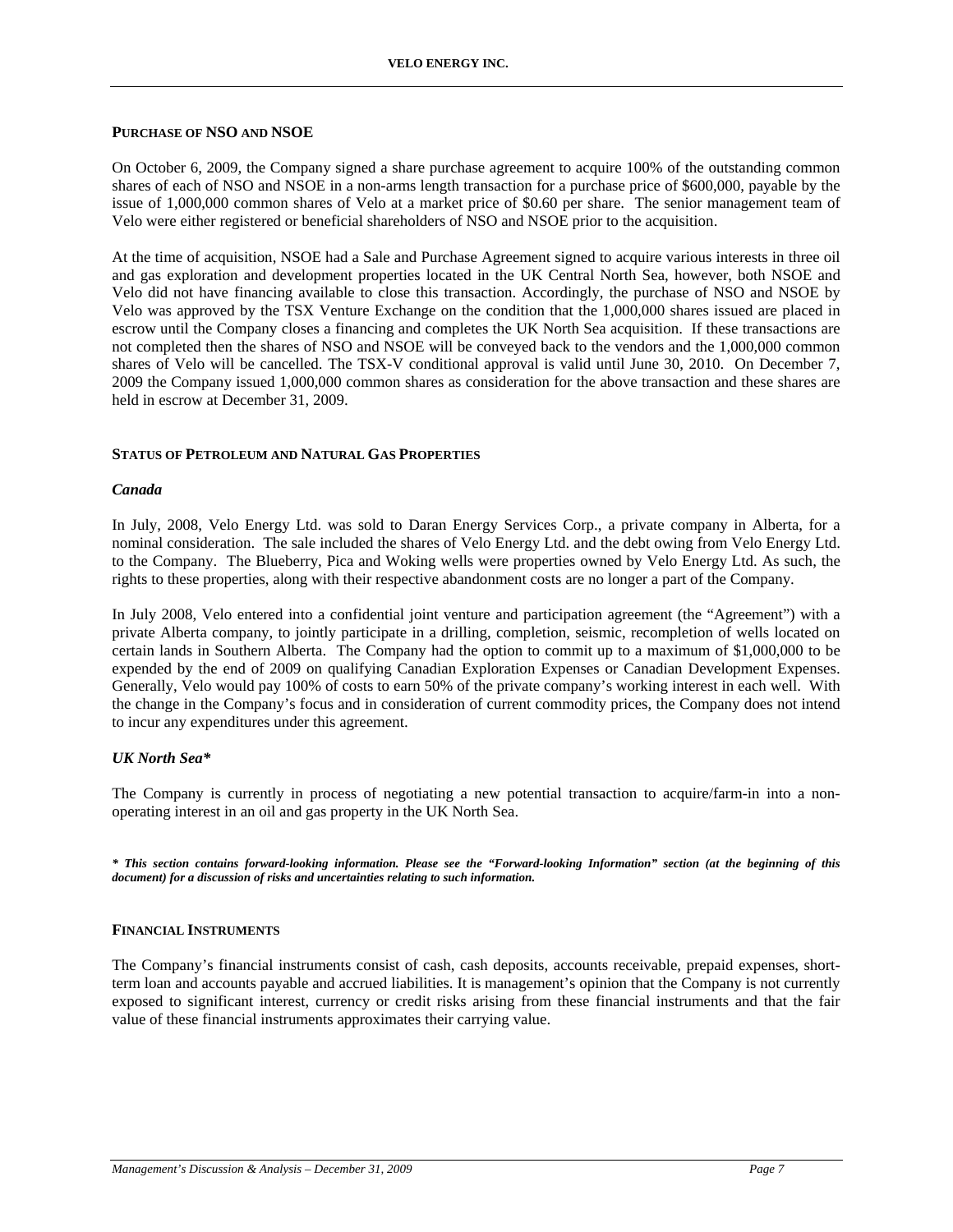# **BRIDGE LOAN**

On December 11, 2009, the Company signed a Bridge Loan agreement of \$2,000,000 with Endeavour to finance the Company's current working capital needs. The Bridge Loan matures in one year and bears interest at a rate of 10% per annum, payable at maturity or on an earlier repayment date. In the event the Company completes any financing, the proceeds should be used to first repay the Bridge Loan together with accrued interest. If the loan is not repaid in full by April 1, 2010, a fee of \$167,000 will be paid to Endeavour in cash or by means of issuing Velo's common shares. In addition, the Company granted Endeavour 1,200,000 share purchase warrants, each warrant carrying the right to acquire one common share of Velo at an exercise price of \$0.50 per share for a period of one year.

As at the date of this MD&A, the loan was not repaid and the Company intends to issue shares to Endeavour in an amount equivalent to \$167,000 as payment for the additional fee.

### **SHARE CAPITAL**

The Company is authorized to issue an unlimited number of common and preferred shares. As at December 31, 2009, there were 66,608,888 common shares issued, including 1,000,000 shares held in escrow (as described in the "Purchase of NSO and NSOE" section). The shares held in escrow are accounted for as contingently returnable shares at December 31, 2009, which were not considered outstanding and are not included in the computation of basic loss per share until they are released from escrow.

As at December 31, 2009, the Company also has:

- 5,610,000 stock options issued to acquire common shares at an exercise price of \$0.20 and with expiry date of August 7, 2014;
- 1,700,000 share purchase warrants issued, each warrant carrying the right to acquire one common share at an exercise price of \$0.50 and with an expiry date of December 14, 2010.

### **TRANSACTIONS WITH RELATED PARTIES**

### *Before August 1, 2009*

Related-party transactions were with directors and a company controlled by a director and officer of the Company. During the first quarter of 2009, \$3,000 in management fees were paid to a company controlled by a director of the Company (\$2,000 in 2008). These transactions were in the normal course of operations and are measured at the exchange amount (the amount of consideration established and agreed to by the related parties).

### *After August 1, 2009*

Transactions are with the Company's directors and officers in the form of consulting services, which total \$789,400 for the period ended December 31, 2009, including \$701,400 in accrued liabilities as at December 31, 2009. These transactions occurred in the normal course of business and have been valued at exchange amounts based on commercial rates and terms agreed to in the related consulting contracts.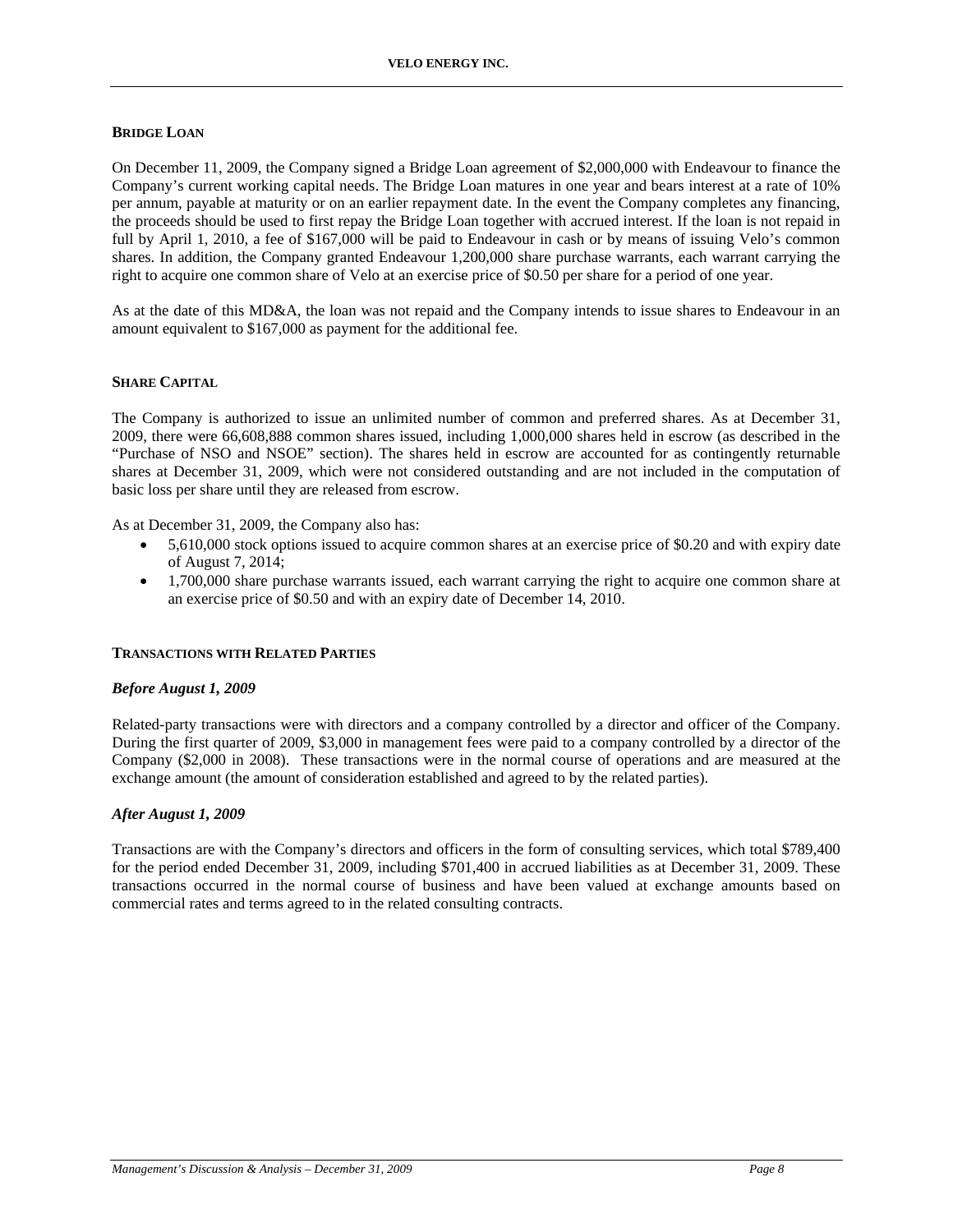### **LIQUIDITY AND CAPITAL RESOURCES \***

As of December 31, 2009, the Company had a working capital deficiency of \$(1,911,992), equity deficiency of \$1,771,541 and cash of \$1,408,528.

Currently, the Company does not have material cash inflows and/or adequate financing available to set up and develop profitable operations in the UK, North Sea. The Company's financial statements are presented on a goingconcern basis which assumes that the Company will be able to realize its assets and discharge its liabilities in the normal course of operations. The Company's ability to continue as a going concern is dependant upon its ability to raise equity financing. The current economic environment has made access to debt and equity markets more difficult, where cost of capital has increased while the availability of capital has decreased. No assurance can be provided that the Company will raise the required levels of financing.

*\* This section contains forward-looking information. Please see the "Forward-looking Information" section (at the beginning of this document) for a discussion of risks and uncertainties relating to such information.* 

### **COMMITMENTS AND CONTRACTUAL OBLIGATIONS\***

As at December 31, 2009, the Company had the following contractual obligations:

|                                    | Total       | Less than One | One to Three | Four to Five | After Five  |
|------------------------------------|-------------|---------------|--------------|--------------|-------------|
|                                    |             | Year          | Years        | Years        | Years       |
| Office Lease - Calgary             | \$4.856,000 | \$535,000     | \$1,069,000  | \$1,069,000  | \$2,183,000 |
| Office Lease - London              | 1.327.000   | 279,000       | 559,000      | 489,000      |             |
| Bridge Loan                        | 2,367,000   | 2,367,000     |              |              |             |
| <b>Financial Advisory Services</b> | 267,000     | 188,000       | 79.000       | ۰            |             |
|                                    |             |               |              |              |             |
|                                    | 8.817.000   | 3.369,000     | 1.707.000    | 1.558.000    | 2,183,000   |
|                                    |             |               |              |              |             |

### *Office Lease - Calgary*

The Company is committed under operating lease agreements for the rental of office space. The approximate total lease payments amount to \$4.9 million for the Calgary office location and is payable over the next 10 years.

### *Office Lease – London, UK*

As at December 31, 2009, the Company was committed under operating lease agreements for the rental of office space in London, UK. The approximate total lease payment amounted to \$1.3 million and was payable over the next five years. Further to restructuring of the Company's business, in March 2010 the London office was closed and the lease agreement was terminated without further costs to the Company (except for the loss of three months' rent deposit at approximately \$81,000, which has been included in prepaid expenses).

### *Bridge Loan*

On December 11, 2009, the Company signed a Bridge Loan agreement of \$2,000,000 with Endeavour to finance the Company's current working capital needs. The Bridge Loan matures in one year and bears an interest of rate of 10% per annum, payable at maturity or on an earlier repayment date. In the event the Company completes any financing, the proceeds should be used to first repay the Bridge Loan together with accrued interest. If the loan is not repaid in full by April 1, 2010, a fee of \$167,000 should be paid to Endeavour in cash or by means of issuing Velo's common shares.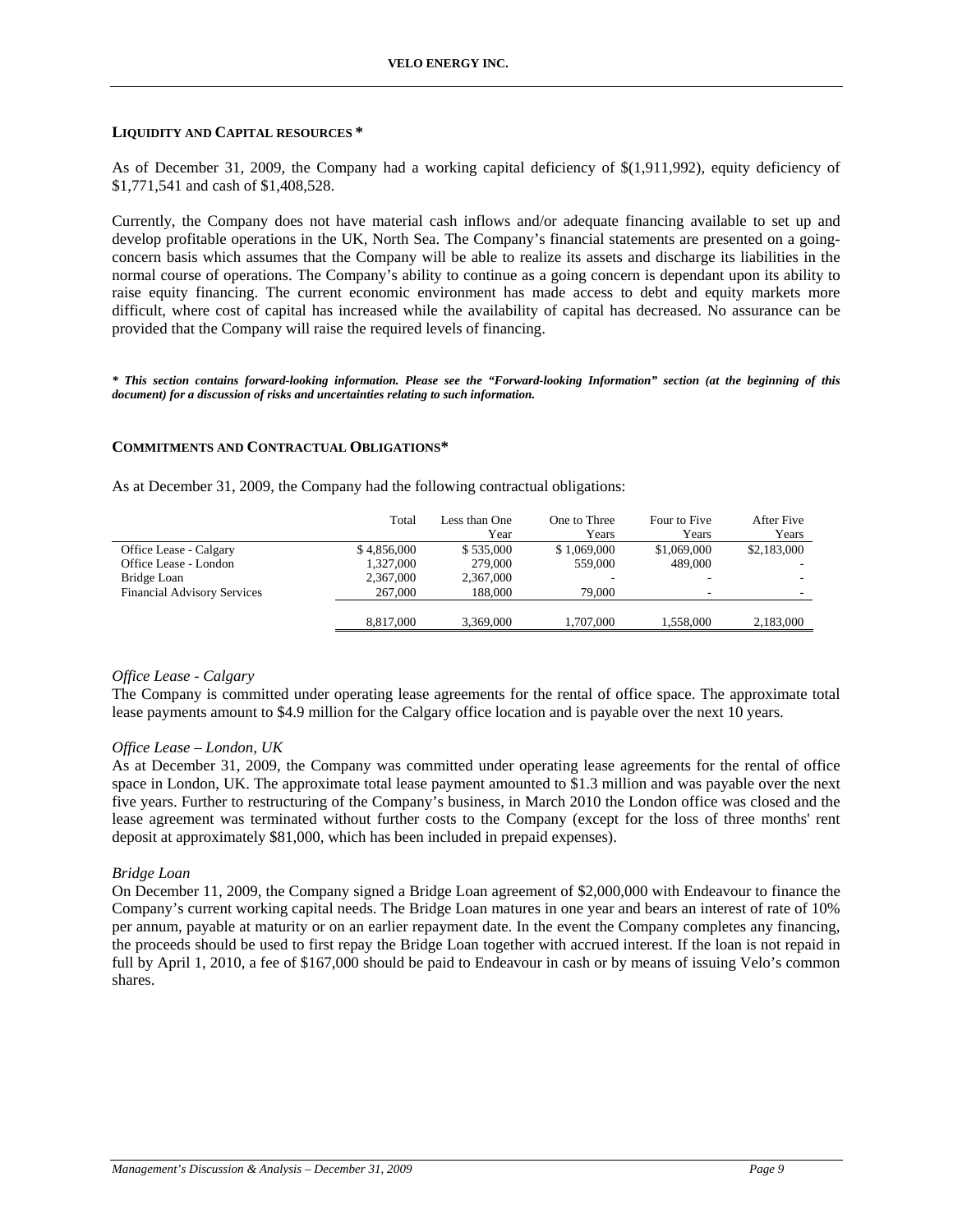# *Financial Advisory Services*

On December 11, 2009, the Company appointed Endeavour International to provide financial advisory services with respect to financing and development of the Company's oil and gas assets. Further to the financial advisory agreement signed, the Company will pay Endeavour International consulting fees and success fees whenever the Company engages in debt transactions (excluding the above Bridge Loan). The agreement was signed for a period of 18 months (with an option to extend) and provides for a monthly retainer fee of US\$15,000 per month.

The Company is currently pursuing contracts that will require additional financing. The Company's ability to meet the above commitments is dependent on its ability to obtain additional financing.

*\* This section contains forward-looking information. Please see the "Forward-looking Information" section (at the beginning of this document) for a discussion of risks and uncertainties relating to such information.* 

### **SELECTED QUARTERLY INFORMATION**

Eight Most Recent Quarters (\$):

|                              | <b>December 31, 2009</b> | <b>September 30, 2009</b> | <b>June 30, 2009</b> | <b>March 31, 2009</b> |
|------------------------------|--------------------------|---------------------------|----------------------|-----------------------|
| Revenue                      |                          |                           |                      |                       |
| Net income (loss)            | 1,895,267                | 1.276.117)                | (16.339)             | 1,544                 |
| Net income (loss) per share- |                          |                           |                      |                       |
| basic & diluted              | (0.03)                   | (0.02)                    | (0.00)               | (0.00)                |

|                              | <b>December 31, 2008</b> | <b>September 30, 2008</b> | <b>June 30, 2008</b> | <b>March 31, 2008</b> |
|------------------------------|--------------------------|---------------------------|----------------------|-----------------------|
| Revenue                      |                          |                           |                      |                       |
| Net income (loss)            | (23.265)                 | 913.717                   | (28.241)             | 15.377                |
| Net income (loss) per share- |                          |                           |                      |                       |
| basic & diluted              | (0.00)                   | 0.02                      | (0.00)               | (0.00)                |

### **ACCOUNTING PRONOUNCEMENTS**

### **Status of Transition to International Financial Reporting Standards (IFRS)**

On February 13, 2008, the Canadian Accounting Standards Board confirmed that publicly accountable enterprises will be required to adopt IFRS in place of Canadian Generally Accepted Accounting Principles (GAAP) for interim and annual reporting purposes for fiscal years beginning on or after January 1, 2011. The eventual changeover to IFRS represents a change due to new accounting standards. Although IFRS is principles-based and uses a conceptual framework similar to Canadian GAAP, there are significant differences and choices in accounting policies, as well as increased disclosure requirements under IFRS.

The Company has substantially completed the diagnostic phase and does not expect implementation of IFRS to have a significant impact on the Company's results of operation and financial position mainly due to the Company's current limited operations and lack of assets. The Company will elect to apply certain exemptions available under IFRS 1 for first-time adoption (specifically in respect of IFRS 3 Business Combinations and IFRS 2 Share-based Payments), which will relieve the Company from retrospective application of IFRS and as a result the changeover to IFRS is not expected to result in significant changes to the Company's past results or the value of the Company's equity, with the exception of the accounting for flow-through shares which have been issued by the Company historically.

For all future transactions in 2010, the Company will consider the IFRS impact on any accounting policy decisions, implementation of any new IT systems, accounting processes and internal controls over financial reporting. The switch to IFRS is not currently anticipated to have a material impact on the accounting policies and/or internal controls over financial reporting currently in use. Throughout 2010, the Company will focus on IFRS disclosure requirements and gaining the required IFRS expertise that will be applicable once the Company develops its operations.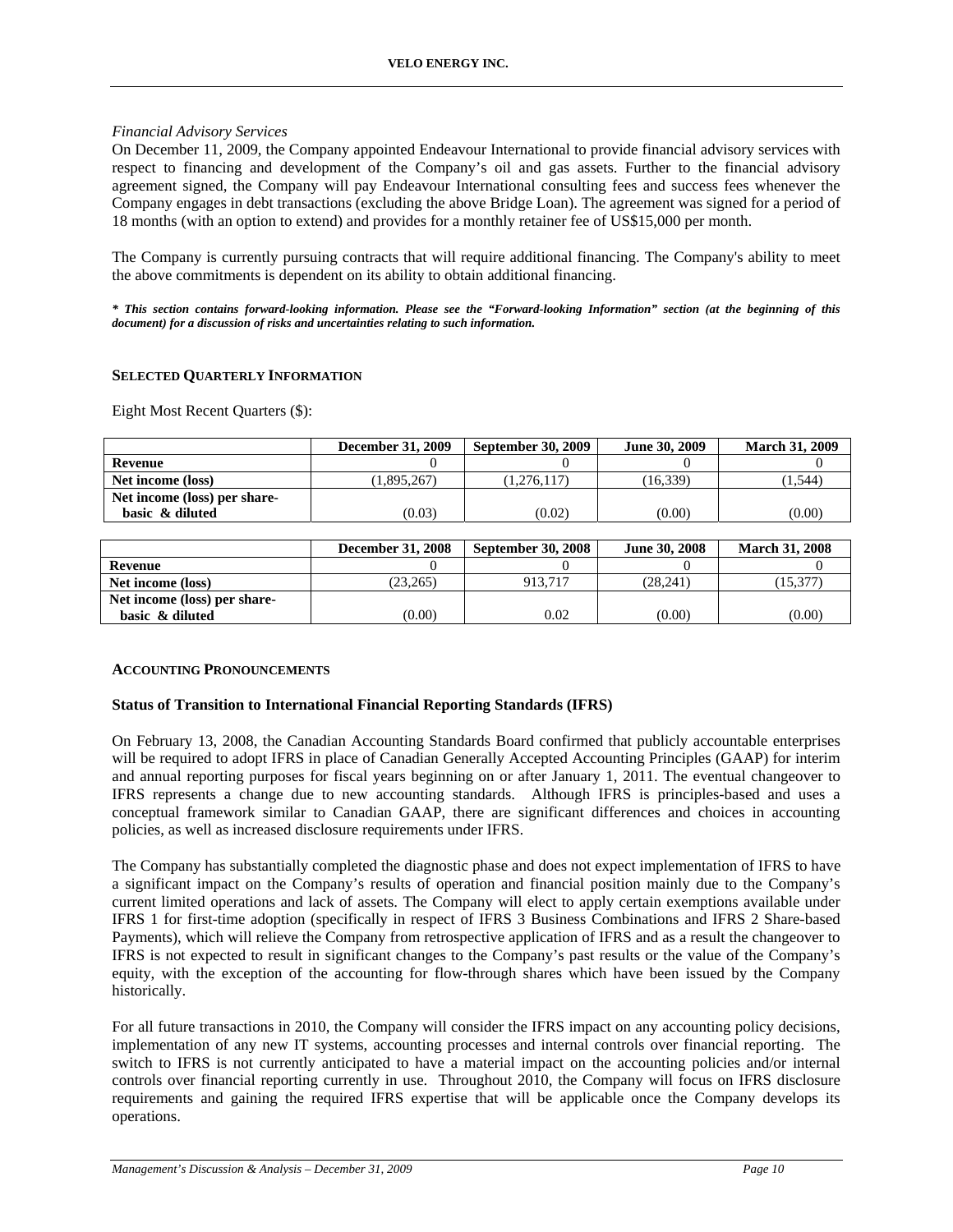### **Changes in Accounting Policies**

On January 1, 2009, the Company adopted the Canadian Institute of Chartered Accountants (CICA) Section 3064, Goodwill and intangible assets, replacing Section 3062, Goodwill and other intangible assets and Section 3450, Research and development costs. This section clarifies the criteria for the recognition of assets, intangible assets and internally developed intangible assets. No changes were required to these financial statements as a result of this change.

On January 1, 2009, the Company prospectively adopted Section 1582, Business Combinations, which replaces former guidance on business combinations. This section establishes principles and requirements of the acquisition method for business combinations and related disclosures. Adoption of this section did not have a material impact on the consolidated financial statements.

On January 1 2009, the Company prospectively adopted Sections 1601, Consolidated Financial Statements, and 1602, Non-controlling Interests, which replaces existing guidance. Section 1601 establishes standards for the preparation of consolidated financial statements. Section 1602 provides guidance on accounting for a noncontrolling interest in a subsidiary in consolidated financial statements subsequent to a business combination. Adoption of these new sections did not have a material impact on the consolidated financial statements.

In January 2009, the CICA issued EIC-173, "Credit Risk and the Fair Value of Financial Assets and Financial Liabilities" which requires the Company to consider its own credit risk as well as the credit risk of its counterparty when determining the fair value of financial assets and liabilities, including derivative instruments. The accounting treatments provided in EIC-173 have been applied in the preparation of these financial statements and, as required, have been applied retrospectively without restatement of prior periods. The adoption of this standard did not have an impact on the financial statements.

Effective December 31, 2009, the Company adopted amendments to CICA Handbook Section 3862, Financial Instruments - Disclosures. The amendments include enhanced disclosures related to the fair value of financial instruments and the liquidity risk associated with financial instruments. These amendments are consistent with recent amendments to financial instrument disclosure standards in International Financial Reporting Standards ("IFRS").

# **Critical Accounting Estimates**

The amounts recorded in respect of stock options and share purchase warrants granted are based on the Company's estimation of their fair value, calculated using assumptions regarding the life of the option/warrant, interest rates and volatility. By their nature, these estimates and assumptions are subject to uncertainty, and the actual fair value of option/warrant may differ at any time.